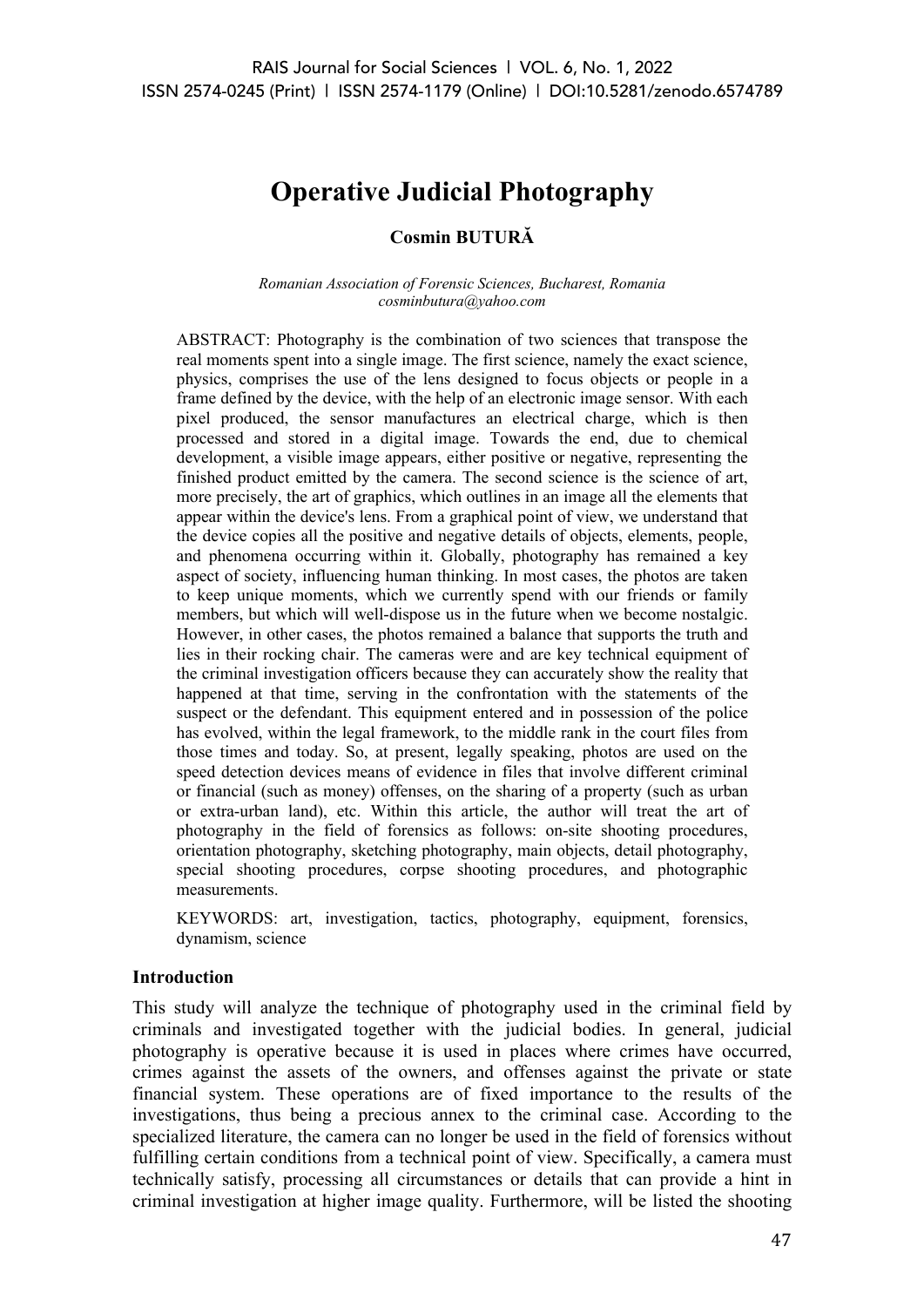procedures applied on the spot, according to the specialized literature: orientation photography, sketching photography, main objects photography, detail photography, photography of traces and photographic measurements.

### **Orientation photo**

As the name is, the photo serves to incorporate the image on the spot, in an indicative assembly, meant to identify the area in which the crime was committed. Specifically, orientation photography has the role of capturing in an image all the elements on the spot that could help the judicial research bodies, starting from the neighboring buildings to different objects, different types of landscapes conferred and different types of road infrastructure such as paths, rough terrain roads or paved roads (Buzatu 2013, 40). We must understand that the points of orientation are not cardinal points but in fact are the assemblies of buildings, factory constructions, various road infrastructure constructions, more precisely any element that has a fixed character in the respective location that is not changed from day to day. This aspect is part of the photographs taken in the open places, in terms of closed places, the orientation photo captures the neighboring elements, for example: in the case of a crime committed in the room of a hotel, the neighboring elements that will be captured by the camera (Golunski 1961, 53).

Regarding the technique of making photos, the camera comes to complement it with different accessories that the police and criminals use. One of the accessories of the device is the objective, so the authorities use super-garde and rotary goals, but it can also be opted for a normal goal. Depending on the place of the deed, criminals use other accessories, such as, telephoto lenses, which are used in cases of buildings or explosions, so that the specialized team is not injured. With the advancement of technology, the police departments, especially the criminal department, opted for the purchase of cameras in the air with the help of drones. In this case, we can say that the photos taken in the air offer a larger ensemble in terms of orientation and, at the same time, a new investigation is added, respectively the pathological determination of the suspect (Stancu 2015, 88-89).

## **Photo sketch**

This procedure refers to the photography from the eye level, 1.60 m, having properties similar to orientation photography. They are divided into four categories such as:

1. *unitary sketch photography:* represents the fully rendering of the place of the deed captured in a single image. In principle, the point of station is chosen and implicitly of the focused distance, favorable to the totality of the elements that define the place and circumstances where the deed has been committed.

2. *panoramic sketch photography:* this feature is considered to be similar to orientation photography, according to some specialists in the field, being in fact an alternative to unitary playback for the place of deed, if we talk about a large coverage area and that would be impossible to made in one photo. According to the specialized literature, the panel sketch photography is divided as follows: linear panoramic photography and circular panoramic photography.

3. *pketch photography on sectors:* this technique plays portions from the place of deed, made in several photos but under similar conditions and with the same accessories. This technique is used for example in apartments, office buildings, hotels, etc.

4. *cross-sketch photography:* this technique unites the photos used in the same place but prevented by places with dead angles in which certain details could not come out of a single photo, we speak here of: dark corners, furniture, doors that open only at 90°, etc. (criminalistic.ro, Silviu Predescu).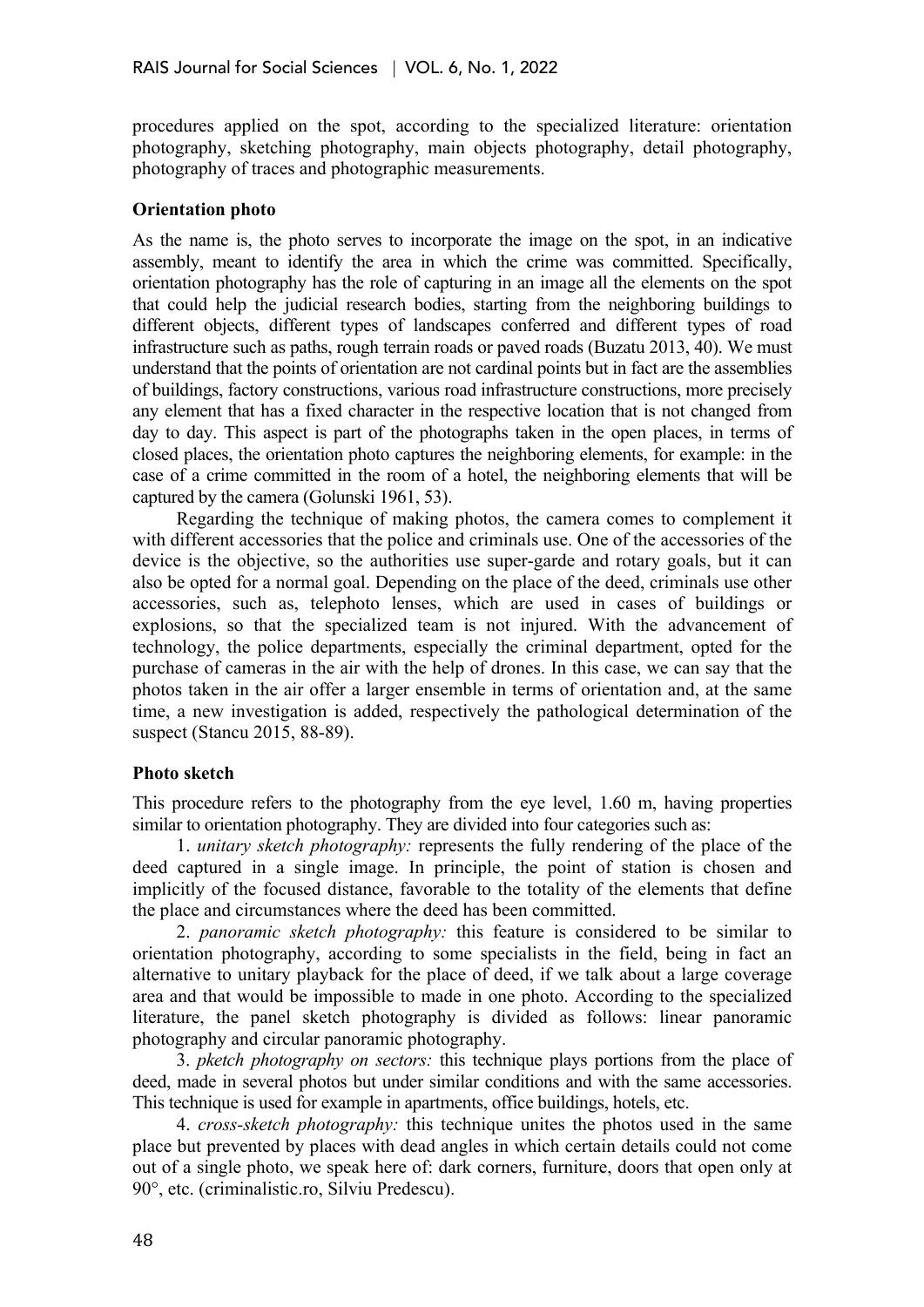## **Photography of main objects**

The technique of photographing the main objects is the surprise, with the help of the camera, to some elements from which certain traces left by the perpetrator. In this technique is the photography of the corpse, the furniture objects, different foods, etc. Even if in the photo, the element is present, the need to double the element in another image is important, because in duplicated photography, the element will be highlighted in detail (Costache 2010, 3-4).

These aspects are often neglected by investigators, which is why they appear unclear in the photograms made, such as traces of hands overcome on the coffee table that would indicate that an object in the house has been manipulated by the suspect (the glass), but that object is missing from the overall image of the place. For this reason, it is difficult to prove that the suspect would have put his hand on the glass to use him in different intentions, as long as the photos taken, this action would not have happened. According to specialists in the field, investigators must photograph each object, from a perpendicular position using adequate light, and then mark it with a number. Near these objects, a measuring instrument is attached to determine its size but also the distance from certain edges on its support, such as a graded tape, ruler or centimeter (Manea 1991, 68).

## **Detail photo**

This technique focuses on the dynamism of the research on the spot, where it is the possibility of moving the objects in order to highlight as many characteristic details, the traces but also the way they were placed in the space of the place. The detailed photographs are made at a larger scale, there is also a consistent amount of light arranged behind the device and on its sides, to allow the game of shadows in order to highlight traces left by the suspect. In the forensic technical reports, a difficult differentiation is made between the detailed photography and the actual photography of the traces (Stancu, 2015, 90).

The procedure for conducting detail photo consists of:

- an objective that satisfies the dimensions of detail;
- films with chromatic sensitivity, with a strong contrast and high resolution;
- filters for highlighting details with a color close to the real colors;
- artificial light sources for natural light control.

#### **Special shooting procedures on the spot**

Within the special shooting procedures on the spot were used several categories of photographs, having the role of making different images that differ in purpose and way of achievement. To begin with, we are talking about photographing the traces, which are part of the first category of photographs within the procedures, being captured in pictures, the upper and lower limbs of the corpse. In this sense, we must mention that the taking of these photographs will be taken in compliance with the technical conditions. The weapons and different objects used to commit the deed are part of another category within the procedures (Neagu 1993, 376-377).

The process consists of installing the device on a flat surface but parallel to the trace or means of evidence or any element that has as a test role in the research file. As I specified above, the light sources must be arranged on the sides and back of the camera, to allow the game of shadows and direct the natural light. Finally, before the photograph will be available, the measuring instrument that will identify the size of the object and its distance from the initial position and to the final position in which it was found, or from the initial position and its together (O'Hara 1976, 66).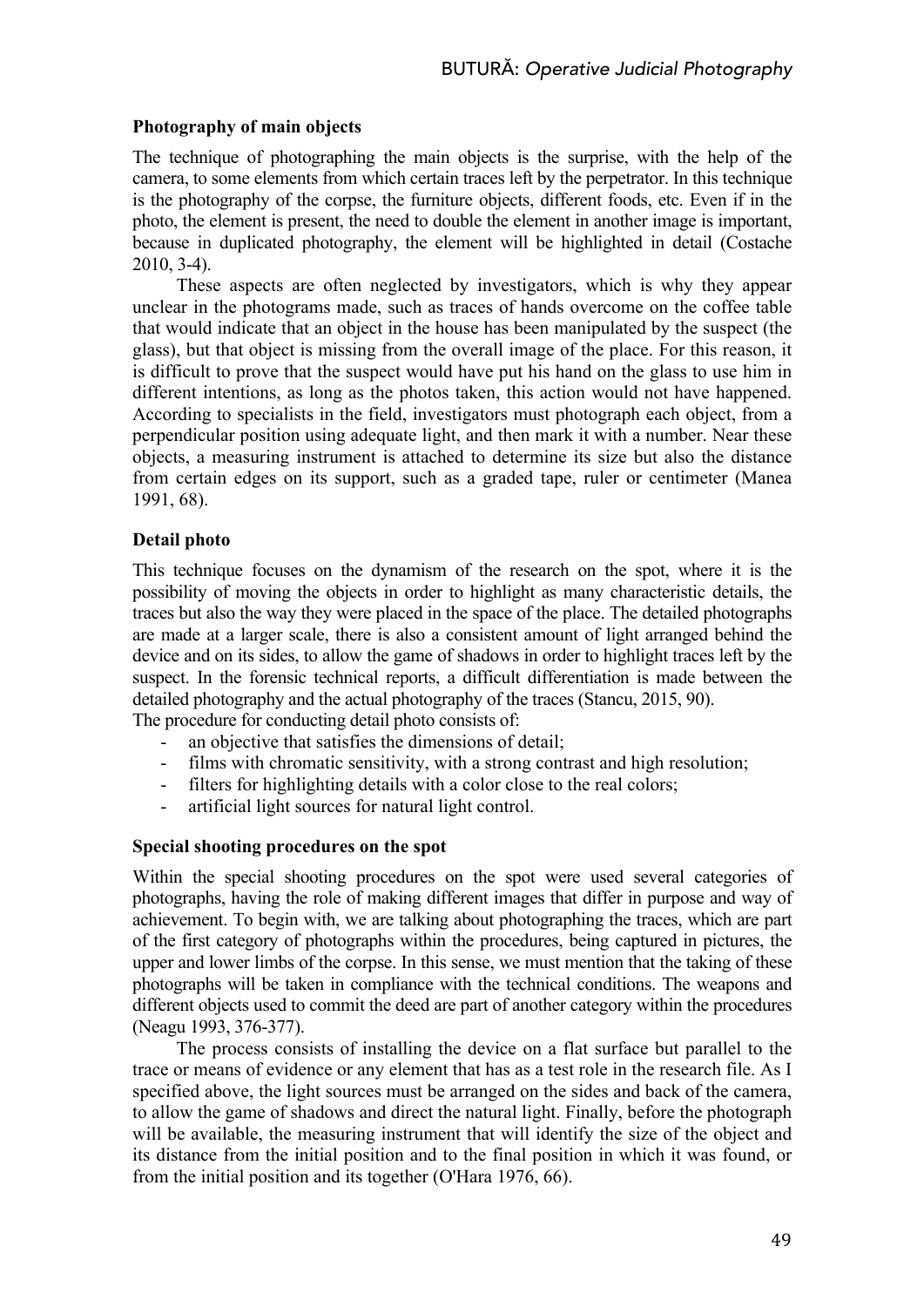## **Digital photography**

As we specified from the beginning, the photo went through an important modernization process, evolving to this day, more precisely from simple non-color images that could not include in detail elements that are the subject of the sample, until Capturing images with an impressive resolution that can enlarge the image to 50x ultra-laryn angle zoom. Thus, the cameras have come to work on ultra-performances, the images made being easily analyzed computer science, more precisely, they can be easily enlarged, selected, contrasting, etc.

Another positive aspect, made by the intervention of state-of-the-art technology, is to connect the camera to Smart phones with Android or Apple processing system, with the help of Bluetooth or Wi-Fi. This aspect allows the criminals to send the pictures taken on the spot to the forensic laboratories, who can make with the help of the calculation technique, a first report on the content of the photography. For example, according to species, digital traces can be transmitted and processed by the poster-200 system, realizing in a few minutes (Manea 1991, 68-69).

#### **Photographic measurements**

This process has the role of establishing the dimensions and distances between the different objects at the scene. There are four categories of photographic measurements such as:

*1. the photographic measurement with the help of the graded ruler*: in the specialized literature, this method is also called two -dimensional photography, which has as its work object, the determination of the linear dimensions of the traces or objects. The ruler is arranged along the object, starting from the lower side (for example: in the case of the victim's foot, the ruler is placed from its sole). This technique is also allowed to use a centimeter (Mircea 1971, 31-33). The measuring instrument is positioned parallel to the object and at the same time as possible in it and in the same plane. In the case of a profile on the floor, the centimeter is placed on the height of the profile to measure its depth. Subsequently, the camera is placed perpendicular to the following, and the above-mentioned lighting will ensure the clear playback of all the details that can lead to new indications in judicial investigation (Vîlceanu 2013, 4-5).

2. *the photographic measurement with the help of the graded tape*: according to the data of the specialists, this process presents good results in forensic research. The way of use is appreciated in measuring the distances between objects, measuring large or gauge objects (braking traces from a car), being applied at the time of the photos and the photos of the main objects. The graded tape is made of plastic, with a width of 10 cm and a length that supports up to 10 meters. It is divided into segments of 10 cm, distinguished into black and white non-colors, and sometimes they can be found and numbered. The segment represents a multiple of the focal distance of the device (for example: if we have a focal length of 5 cm, the 10 cm segment will result in the focal distance). The tape is placed on the floor, along the optical axis of the device, the starting point being the one below the objective. This point is marked with the help of the lead thread. The distances of the objects are established by the segments of the graded tape, for example, if between the device and the object at the scene are 30 segments, then it is equivalent to 60 focal distances, according to the formula mentioned above. From this equivalent of 60, the reduction coefficient will decrease, thus resulting in a dimension of 295 cm. There are also other methods of determining the specific dimensions, such as the method of graded milestones that are placed at a distance of 10 m from each other. The method of the floor with equal sides is among the methods of determining the dimensions, this being done with the help of a square floor with the 1 meter side, which is placed at the lower edge of the frame. (O'Hara, 1976).